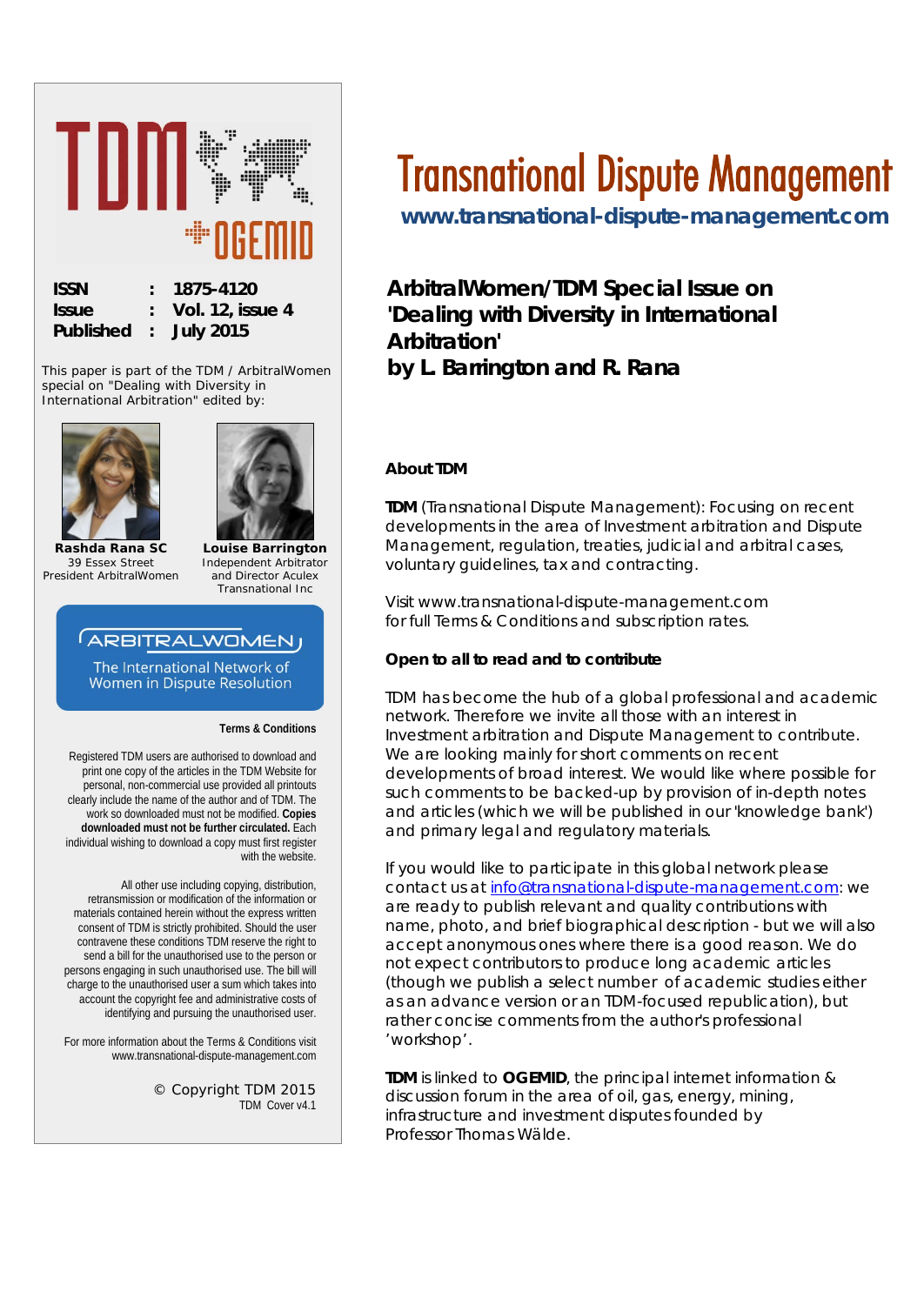## **ArbitralWomen/Transnational Dispute Management Special Issue on 'Dealing with Diversity in International Arbitration'**

#### **INTRODUCTION**

Twenty-five years ago, no one was talking about "diversity" in international arbitration. If the word came up at all, it was likely to have been in reference to the diversity of the claims that came before arbitral tribunals. No one ever thought to wonder about the people involved in deciding those claims or representing parties in international arbitration. And to paraphrase a well-known international arbitration counsel/arbitrator: "When we choose an arbitrator, diversity is the last thing on our minds. We're not trying to make a statement; we simply want the best person for that particular case."

Modern arbitration, with its arbitration institutions such as the LCIA, ICC and Stockholm Chamber<sup>1</sup> began to develop in the early  $20<sup>th</sup>$  century, created by businessmen who wanted an alternative to the risks, cost and perceived inadequacies of state courts attempting to deal with foreign parties, foreign law and foreign claims. Back then, arbitration cases involved parties and claims mainly centered in Europe and around the Mediterranean, with American claims increasing as U.S. money poured into Europe through the Martial Plan following the Second World War.

If a businessman invoked the arbitration clause of a contract, he naturally called upon one of those few counsel who specialized in arbitration, and they in turn chose one (or three) of their own to decide the case. The arbitration community was a tightly-knit, Anglo-European (plus the odd American) gentlemen's club, where everyone knew everyone else, either personally or by reputation, where arbitrators and counsel regularly lunched or golfed together, and where everyone was usually familiar with the style and proclivities of the other members.

Today in the first quarter of the 21<sup>st</sup> Century, international arbitration has evolved. For instance, the ICC court in 2014 received over new 700 arbitration cases, involving parties from 14

<sup>1</sup> LCIA founded in 1895, SCC in 1919, ICC Court in 1923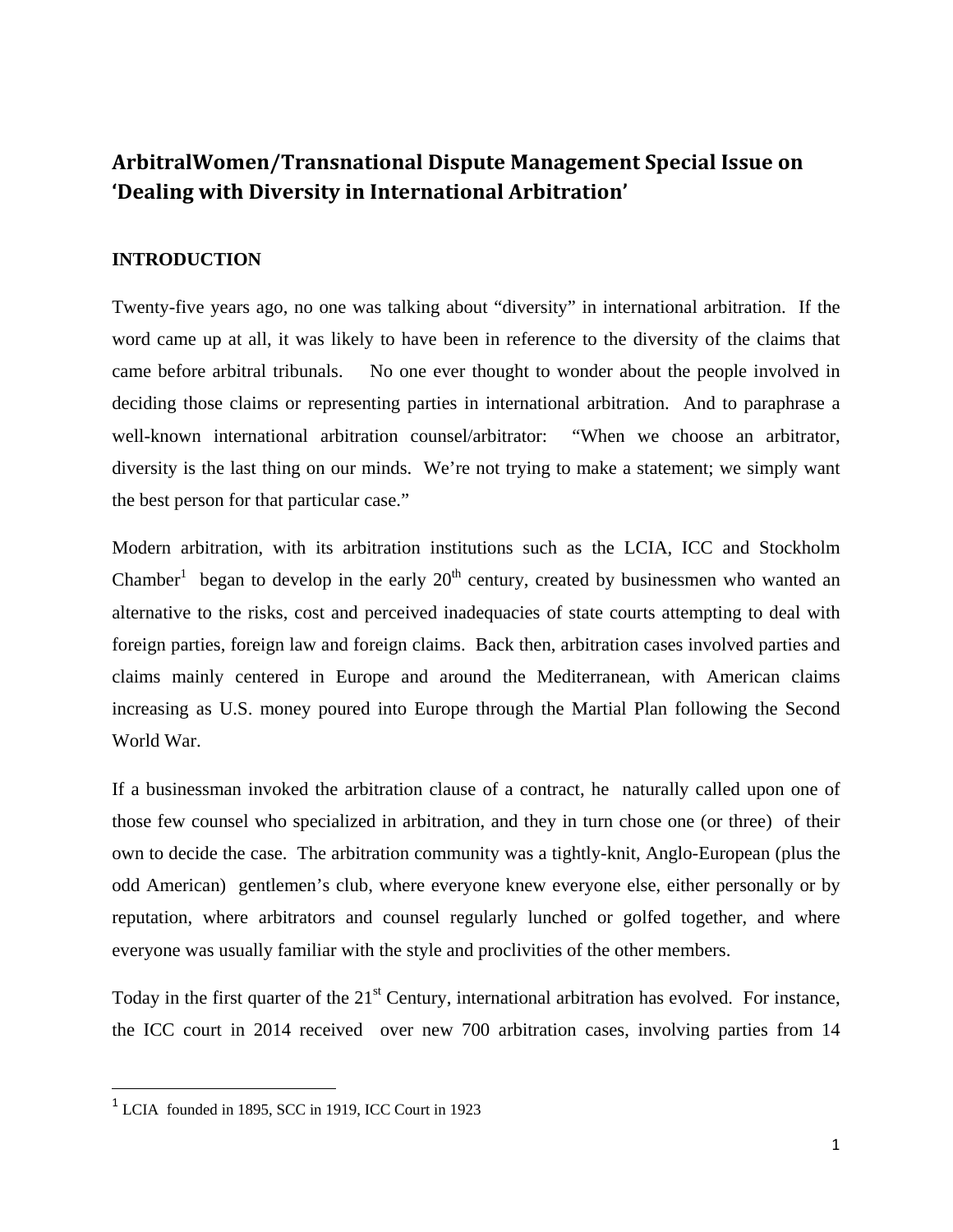different jurisdictions<sup>2</sup>. To some degree this example can be replicated around the world as the caseload of each arbitral institution grows each year. As a result, the conversation has dramatically changed. The faces of the litigating parties are no longer exclusively white, Caucasian and male. Disputes arise between Asians and Africans, South Americans and Europeans, Americans and the Middle East. Women have entered the business world, and the field of law, in droves. Nevertheless, the faces of the counsel leading the legal teams, and of the arbitral tribunals deciding the disputes, remain – with the exception of a couple of high-profile exceptions – overwhelmingly white, Caucasian and male.

Over the past couple of decades, the changing and changed arbitration community has awakened to wonder whether this narrow mold represents the best resourcing for the resolution of disputes which bring into play dozens of different legal systems, cultures and expectations. Are these truly the "best persons for the case"?

And so the conversation has turned to a serious consideration of Diversity.

As the premier international organization promoting women in international dispute resolution, ArbitralWomen are delighted to take a lead role in the production of this very special publication of Transnational Dispute Management. We recognize that women must engage with all the stakeholders in order to succeed in our goals. We need to attract the attention and the collaboration of arbitration professionals of every type, of professionals drawn from the whole spectrum of geographical, ethnic and gender backgrounds. TDM casts its net wide, appealing to an international readership that crosses borders and attracts a vast and varied community of stakeholders, all of whom have a role to play in the evolution and improvement of international arbitration. ArbitralWomen are delighted to be a part of a movement that promotes equality and diversity.

In this special issue of the TDM journal, authors from around the globe place the arbitration community under a microscope, analyze critically what they find, ask whether we can do it better with diversity, how diversity will improve the process and how to bring diversity into the mainstream of the arbitration world.

 $2 \text{ http://www.iccwbo.org/Products-and-Services/Arbitration-and-ADR/Arbitration/Introduction-to-ICC-$ Arbitration/Statistics/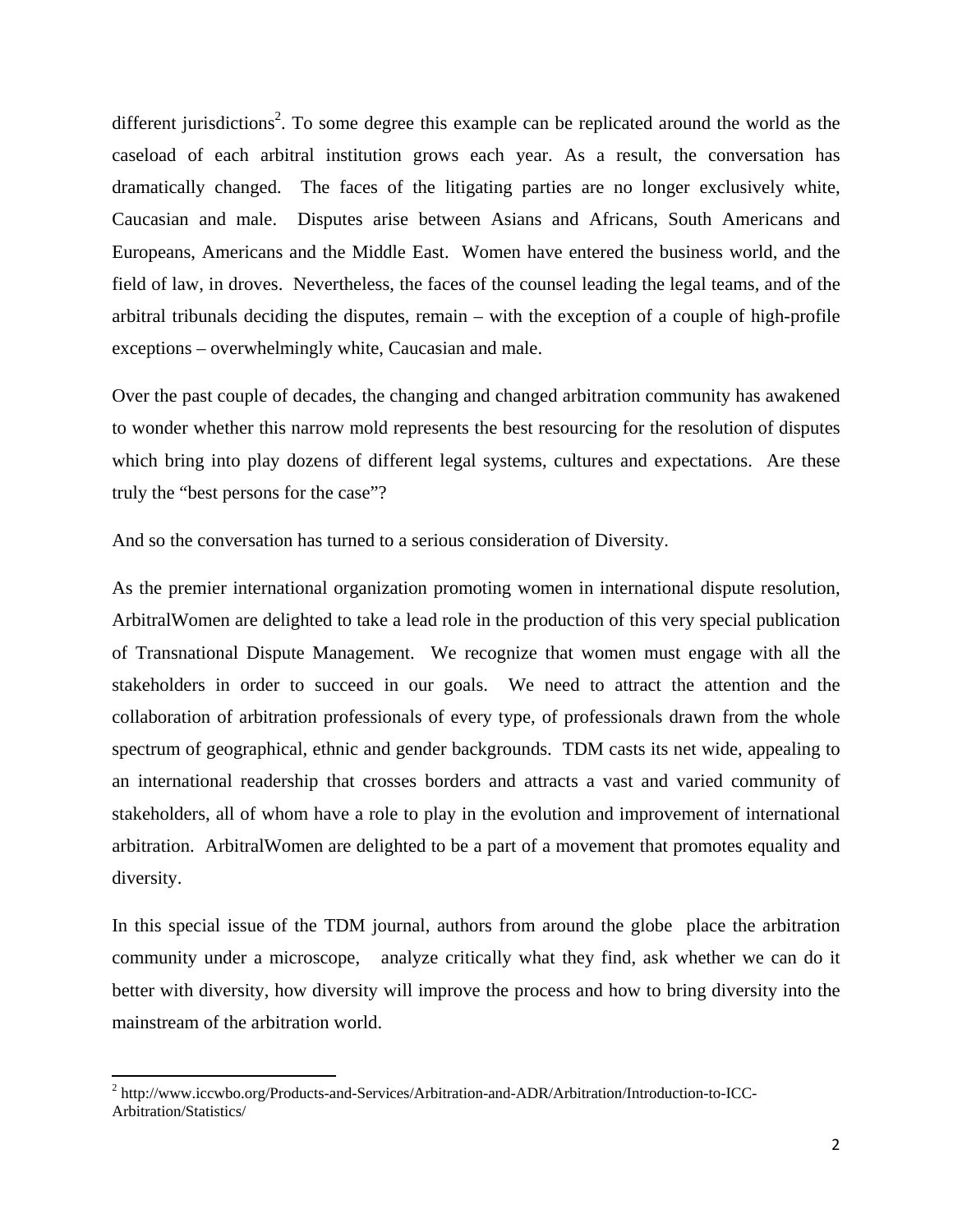**Kathleen Claussen** sets out the rationales for increasing diversity in international arbitration: potential for improved outcomes and sustainability of the arbitrator pool, diversity as a public value, and increased legitimacy of the system in the eyes of stakeholders. She concludes that even though the arbitral institutions make only a small proportion of appointments, they are in the best position to increase diversity.

In an article re-published from the *Columbia Journal of Law*, **Susan Franck** and her co-authors examine the "invisible college" – the global elites in a white male game -- by studying about 500 participants at a recent ICCA Conference. They too contend that increased diversity will enhance legitimacy, public trust and procedural justice, and probably higher quality outcomes.

**Arthad Kurlekar** applies feminist critiques of contract to arbitration agreements, discussing the primarily male ethic present in the negotiation of dispute resolution clauses. He focusses on strict adherence to text, the undermining of party intention, the link to the abstraction and hierarchy of rights, and even to the unconscionable nature of some arbitration clauses.

**Ula Cartwright-Finch** looks at research on the impact of gender diversity at group level, and the effect of changing the male/female balance of a team on the way it functions and performs. Researchers have shown that teams with equal numbers of men and women, or with more women than men, performed a simulated management task better than all-male teams because of more cooperation and more variety in team members' approaches to communications.

**Ingrid Müller** questions the true neutrality of appointed arbitrators, and argues that younger arbitrators – necessary to replenish the pool of arbitrators as other retire - need better opportunities to learn and to gain the experience necessary for appointment. She agrees that institutions are in a good position to foster this change.

**Elizabeth Oger-Gross** explores ways in which the search for "gravitas" may influence the nomination of arbitrators, offering some rather amusing perceptions to illustrate her points. She points out that institutions have a better record on diversity than parties who appoint directly.

In Australian private law firms and at the Bar, women are still apt to be defined as outsiders, given a legal culture organized by and around men and defined by masculine traits. **Dalma Demeter** and her colleagues explore the different roles of the arbitrator, and how women's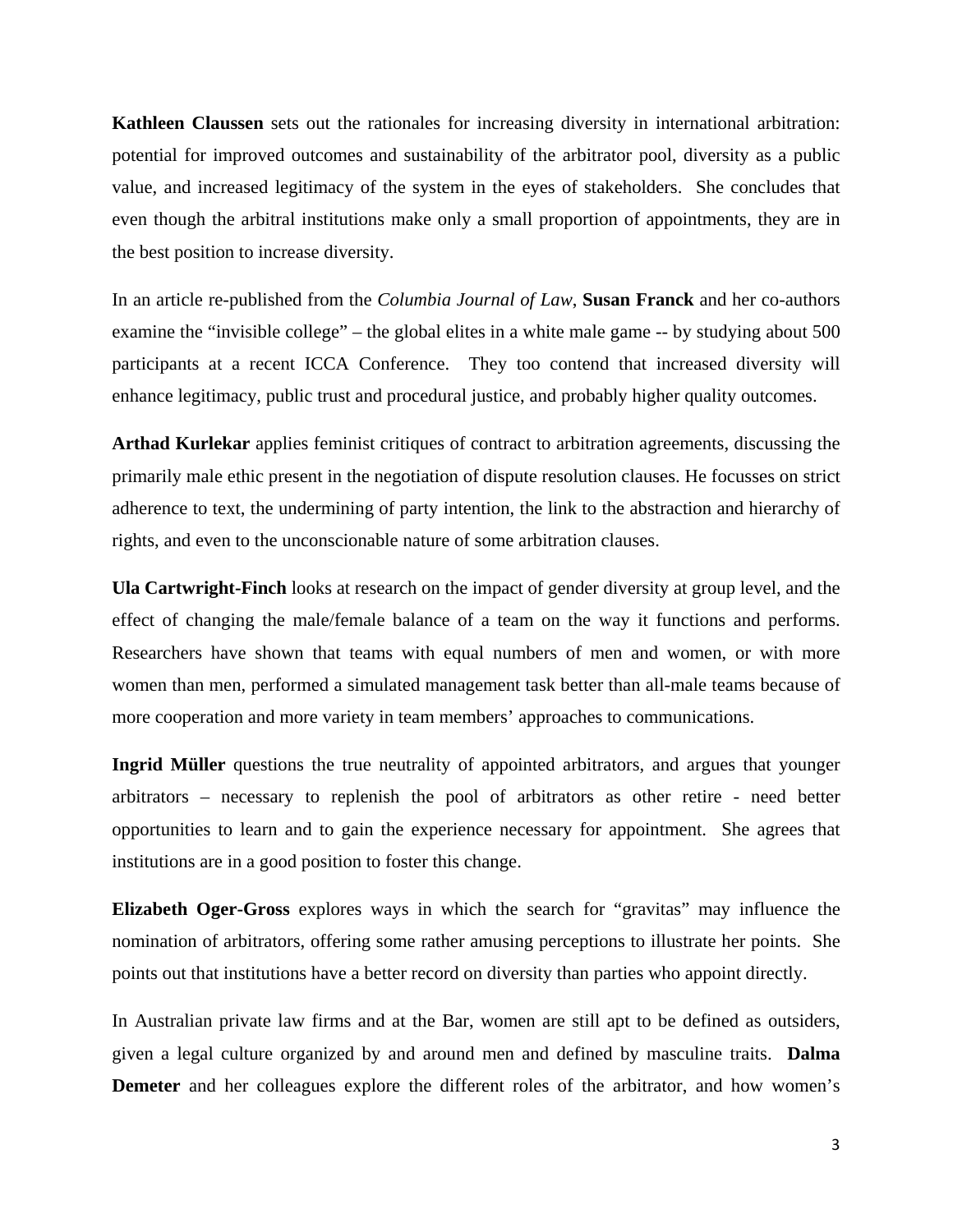communication styles and the presence or lack of "gravitas" affect the appointment process. They urge parties and their counsel to "think outside the box" to decrease sex discrimination in arbitral appointments and suggests that quantitative and qualitative research will demonstrate that exuding (masculine) power is not the only way to effect and enforce a determinative decision.

And, ironically, are women as guilty as men in perpetrating the status quo? According to some, when you talk to women at the very top, it becomes clear that part of their success is due to convincing men that they aren't like other women…denying their status as women becomes a reflex. So when they get up high enough on the ladder, far from making a difference for the women who come after them, they're still in the business of proving to the guys that they're really not one of the girls.

Several South American states have recently withdrawn from the ICSID Convention and critics from many sectors call for its removal from future trade treaties. The arbitration elite membership is skewed in favour of the "rich North". A study by **Robert Kovacs** and **Alex Fawkes** also found that of 499 ICSID arbitrators appointed only 25 were women. In other words, 95% of participants in investor-state tribunals are men. Kovacs and Fawkes point out the necessity for diversity in order to increase the legitimacy of arbitration and the public's confidence that it will produce a fair result in the framework of global governance.

**Tony Cole** and **Pietro Ortolani** discuss a study conducted for the European Parliament which, among other findings suggested that although ethnicity might not in itself be an obstacle to accessing the European arbitration industry, it does play a role in career progression patterns. They point out that in the 871 arbitrators who responded to the EU survey, only 30 described their ethnicity as "non-white".

**Uché Ewelukwa Ofodile** describes the crisis of legitimacy in Africa resulting from the lack of involvement of Africans in international arbitration. Weak arbitral institutions and limited attention to arbitration and ADR contribute to the uneven legal landscape of arbitration law and practice in Africa, producing judicial ambivalence or even hostility to arbitration, widespread ignorance in Africa about ADR and, until recently, the failure by governments to support the development of the arbitral infrastructure in Africa.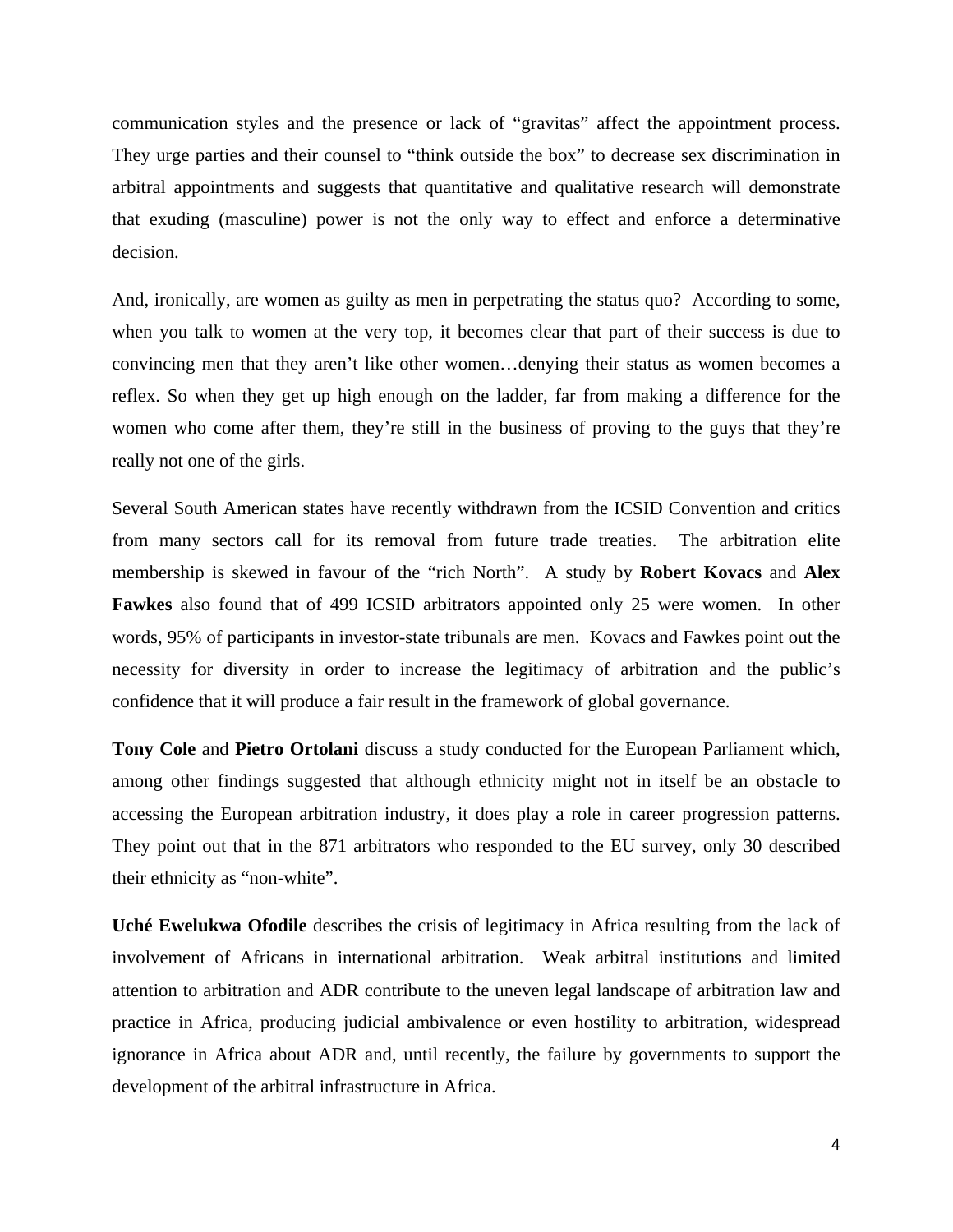In early 2015, the United Nations congratulated Scotland for being one of only three countries in the developed world to have a gender-balanced cabinet, while some commentators wondered aloud how First Minister Nicola Sturgeon could be sure the women were appointed on the basis of merit. No one ever asked whether the men had been appointed on merit. **Gillian Carmichael Lemaire** aligns the situation of arbitration in Scotland with that of the Scottish judiciary and political scene, arguing that educational initiatives at even primary school levels are a way to help in redressing the gender imbalance in the legal profession, the state systems and in arbitration. After all, early learning sets the pattern later in life.

**Nima Nasrollahi Shahri** offers a dramatic description of the situation of women in Iran's Muslim state legal system. He reports that in 2012, of the top ten candidates in the entrance exam leading to law studies, six were girls. But since the revolution, it has been legally impossible for women to work as judges in the state court system. Nassrollahi argues that international arbitration has the potential to help reduce the disparity in Iran between women and men in positions of power.

Contrasting the growth in women's share to nearly one-third of state judicial roles over the past decades against our paltry 6% as investor-state arbitrators, **Lucy Greenwood** suggests that one way of confronting and eradicating this striking inequality is to use a "blind appointment" system. The administering institution would remove all names from the proposed list of arbitrators and standardize the CVs of suitable arbitrators for the dispute before it. It would then forward the anonymized list to counsel for the parties to make their selection. If it wished, a party could contact the institution to find out who the arbitrator was in order to review his or her publications, published awards, and so on. However, the preliminary "blind" process might go some way to rebalance the effect of implicit gender bias on the decision maker -- and certainly would sensitize that decision maker to the gender issue and its irrelevance to the decision.

In to better reflect the diverse nationalities of users, and reduce perceptions of arbitrator bias, **Courtney Dolinar-Hikawa** proposes a regional diversity requirement for the sole arbitrator or the presiding arbitrator of a tribunal: the decision-maker and the parties cannot be nationals of the same region.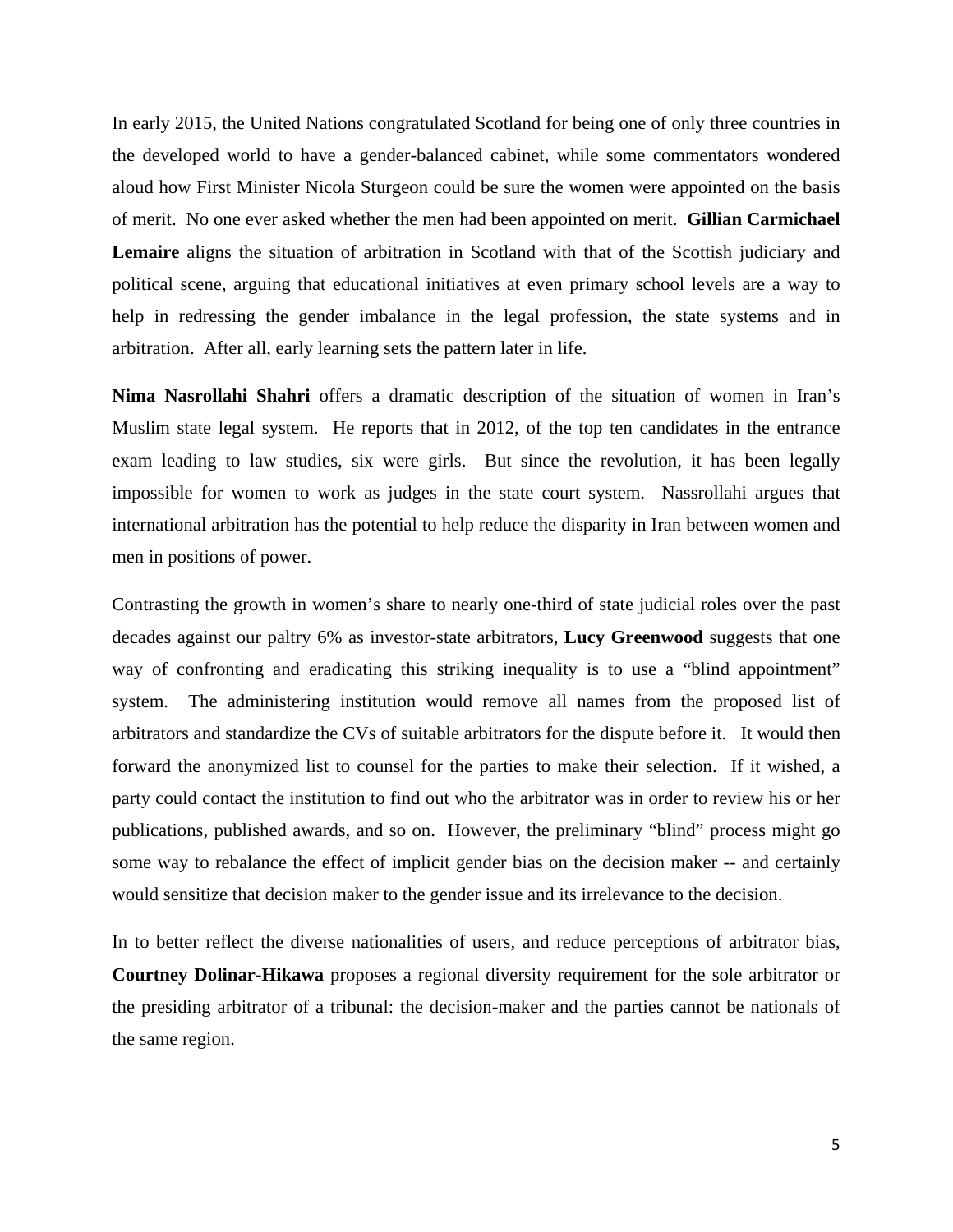**Justice Barry Leon**, until this year a Canadian counsel and arbitrator, is optimistic about the potential effect of a "magic bullet": CPR's new Diversity Commitment proposed to those engaging arbitration counsel and arbitrators to increase diversity: *"We ask that our outside law firms and counterparties include qualified diverse neutrals among any list of mediators or arbitrators they propose. We will do the same in the lists we provide."*

Echoing Justice Leon's comments, **Baiju Vasani** discusses using the equivalent of "the Rooney Rule" in choosing arbitrators.

Wrapping up this special issue, **Mirèze Philippe** treats us to a very personal historical account of the progress made in increasing gender representation in the world of arbitration. In her 30 years with the ICC Mirèze has been on the scene, sometimes at the centre, sometimes as a keen-eyed historian, during many of the key events that have marked our progress to date. Tracing the progress made thus far, Mirèze pays tribute to those women and men who have taken initiatives to raise consciousness among women and within the dispute resolution community at large, whose initiatives been instrumental in effecting change, and who are committed to rebalancing the diversity equation.

We invite you to delve into this issue to read, reflect and enjoy. We hope what you find will inspire you to new levels of awareness and creativity in fostering diversity in the world of international commercial arbitration.

Collegially yours,

Louise Barrington, Founding co-President and Rashda Rana, President

# **ARBITRALWOMEN**

The International Network of Women in Dispute Resolution